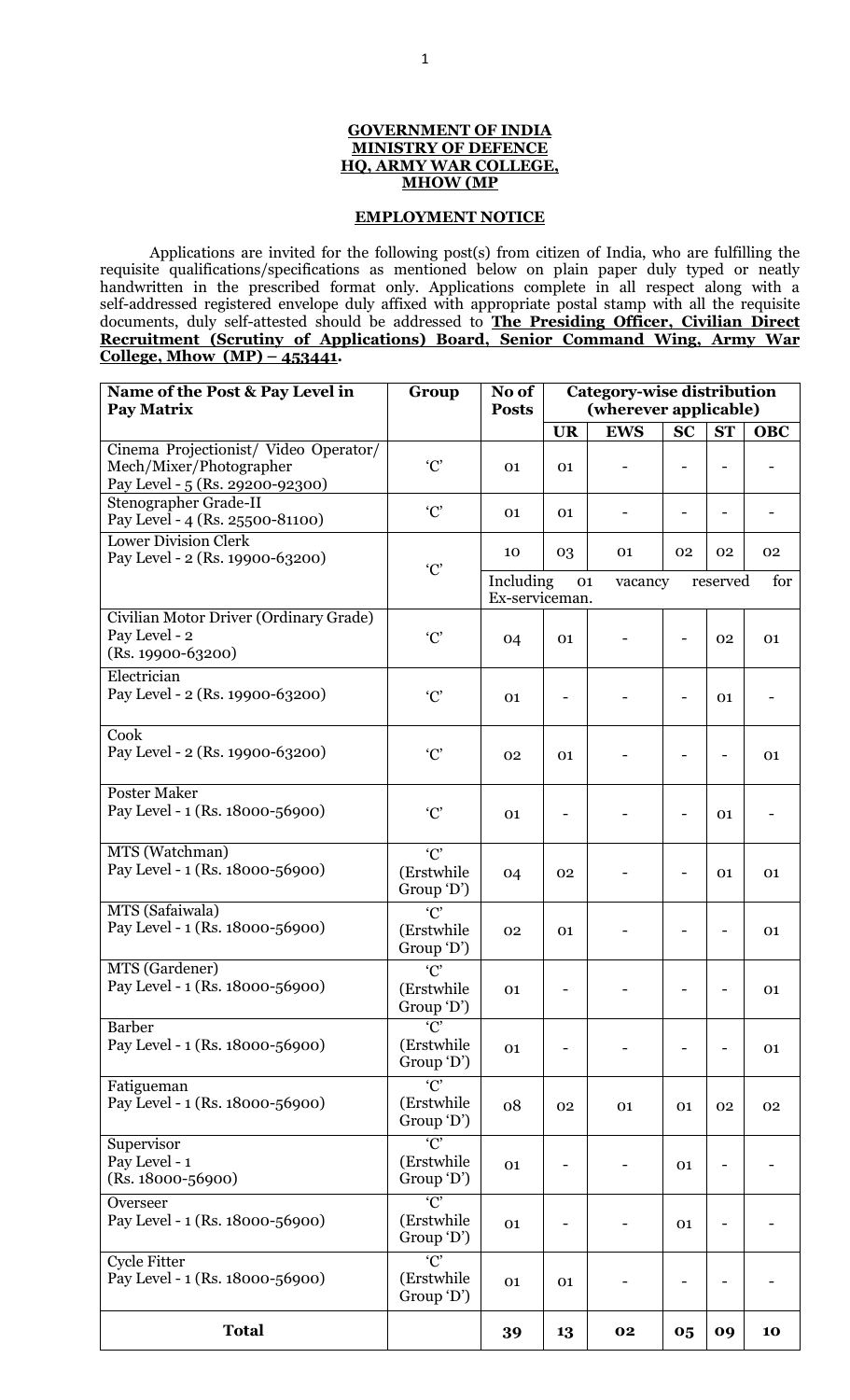1. The number of vacancies mentioned above is provisional. The Commandant, Army War College, Mhow (MP), reserves the right to change the number of vacancies, if necessary.

| Qualification<br>Cinema Projectionist/Video Operator/Mech/Mixer/Photographer<br>(a)<br>Matric or equivalent.<br>(i)<br>(ii)<br>A certificate for operating Projector from a recognized Institute.<br><b>Stenographer Grade-II</b><br>12 <sup>th</sup> pass or equivalent from a recognized Board or University.<br>(i)<br>(ii)<br><b>Skill Test Norms:-</b><br>Dictation : 10 minutes $@$ 80 w.p.m.<br>Transcription: 50 minutes (Eng), 65 minutes (Hindi) (on computer)<br><b>Lower Division Clerk:-</b><br>12 <sup>th</sup> class pass from a recognized Board or University.<br>(i)<br>(ii)<br>Typing speed of 35 words per minute in English on computer or a<br>typing speed of 30 words per minute in Hindi on computer (35 words per<br>minute and 30 words per minute correspond to 10500/9000 key<br>depressions per hour on an average of 5 key depressions for each word)<br><b>Civilian Motor Driver (Ordinary Grade)</b><br>Matriculation.<br>(i)<br>(ii)<br>Must posses the Civilian Driving licence for heavy vehicles and have<br>two years experience of driving such vehicles.<br>Electrician:<br><b>Esstential:</b><br>(i)<br>Matriculation (10 <sup>th</sup> class Board Examination) from a recognized<br>Board or Institution.<br>(ii)<br>Certificate from Industrial Training Institute or National Council for<br>Vocational Training in the trade of Electrician.<br><b>Desirable:</b> Two years experience as a Electrician.<br><b>Cook:-</b> (i) Matriculation or equivalent; and<br>(ii) Must have knowledge of Indian Cooking and proficiency in trade.<br><b>Poster Maker</b><br>Matriculation from a recognized Board or Institution<br>(i)<br>Certificate in Drawing from a recognized Institution.<br>(ii)<br>MTS (Gardener), MTS (Safaiwala), MTS<br>(Watchman)<br>$\boldsymbol{\alpha}$<br><b>Fatigueman</b><br><b>Essential:-</b> (i) Matriculation pass or equivalent from recognized Board.<br>(ii) Must be conversant with the duties of respective trades with one year's<br>experience.<br><b>Barber</b><br><b>Essential:</b> Matriculation pass or equivalent from recognized Board with<br>proficiency in Barber's trade job.<br><b>Desirable:-</b> One year's experience in the trade.<br><b>Supervisor</b><br>Matriculation from a recognized Board or Institution.<br><b>Overseer</b><br>Matriculation pass from a recognized Board or Institution.<br><b>Cycle Fitter</b><br><b>Essential</b> : Matriculation (10 <sup>th</sup> class Board Examination) from a recognized<br>Board or Institution.<br><b>Desirable:</b> Six month's experience as Cycle Mechanic<br>Age limit<br>Between 18 to 25 years for Cinema Projectionist/Video<br>(b)<br>(i)<br>Operator/Mech/Mixer/Photographer, Stenographer Grade-II, Lower<br>Division Clerk, Cook, MTS (Gardener), MTS (Watchman), MTS (Safaiwala),<br>Barber and Fatigueman.<br>Between 18 to 27 years for Civilian Motor Driver (Ordinary Grade),<br>(ii)<br>Poster Maker, Electrician, Supervisor, Overseer and Cycle Fitter.<br><b>Relaxation for age limit.</b><br>The upper age limit is relaxable for Govt servant and<br>(i)<br>Ex-Servicemen candidates as per existing Govt rules in this regard.<br>For SC/ST candidates applying for their reserved post will be given<br>(ii)<br>age relaxation up to 5 years. OBC (Non creamy layer) candidates will be<br>given age relaxation upto 3 years.<br>For Persons with Disability under UR category 10 years, OBC (Non<br>(iii)<br>creamy layer) category 13 years & SC/ST category 15 years. | <b>S No</b> Particulars | <b>Details</b>                                                          |
|-----------------------------------------------------------------------------------------------------------------------------------------------------------------------------------------------------------------------------------------------------------------------------------------------------------------------------------------------------------------------------------------------------------------------------------------------------------------------------------------------------------------------------------------------------------------------------------------------------------------------------------------------------------------------------------------------------------------------------------------------------------------------------------------------------------------------------------------------------------------------------------------------------------------------------------------------------------------------------------------------------------------------------------------------------------------------------------------------------------------------------------------------------------------------------------------------------------------------------------------------------------------------------------------------------------------------------------------------------------------------------------------------------------------------------------------------------------------------------------------------------------------------------------------------------------------------------------------------------------------------------------------------------------------------------------------------------------------------------------------------------------------------------------------------------------------------------------------------------------------------------------------------------------------------------------------------------------------------------------------------------------------------------------------------------------------------------------------------------------------------------------------------------------------------------------------------------------------------------------------------------------------------------------------------------------------------------------------------------------------------------------------------------------------------------------------------------------------------------------------------------------------------------------------------------------------------------------------------------------------------------------------------------------------------------------------------------------------------------------------------------------------------------------------------------------------------------------------------------------------------------------------------------------------------------------------------------------------------------------------------------------------------------------------------------------------------------------------------------------------------------------------------------------------------------------------------------------------------------------------------------------------------------------------------------------------------------------------------------------------------------------------------------------------------------------------------------------------------------------------------------------------------------------------------------|-------------------------|-------------------------------------------------------------------------|
|                                                                                                                                                                                                                                                                                                                                                                                                                                                                                                                                                                                                                                                                                                                                                                                                                                                                                                                                                                                                                                                                                                                                                                                                                                                                                                                                                                                                                                                                                                                                                                                                                                                                                                                                                                                                                                                                                                                                                                                                                                                                                                                                                                                                                                                                                                                                                                                                                                                                                                                                                                                                                                                                                                                                                                                                                                                                                                                                                                                                                                                                                                                                                                                                                                                                                                                                                                                                                                                                                                                                                     |                         |                                                                         |
|                                                                                                                                                                                                                                                                                                                                                                                                                                                                                                                                                                                                                                                                                                                                                                                                                                                                                                                                                                                                                                                                                                                                                                                                                                                                                                                                                                                                                                                                                                                                                                                                                                                                                                                                                                                                                                                                                                                                                                                                                                                                                                                                                                                                                                                                                                                                                                                                                                                                                                                                                                                                                                                                                                                                                                                                                                                                                                                                                                                                                                                                                                                                                                                                                                                                                                                                                                                                                                                                                                                                                     |                         |                                                                         |
|                                                                                                                                                                                                                                                                                                                                                                                                                                                                                                                                                                                                                                                                                                                                                                                                                                                                                                                                                                                                                                                                                                                                                                                                                                                                                                                                                                                                                                                                                                                                                                                                                                                                                                                                                                                                                                                                                                                                                                                                                                                                                                                                                                                                                                                                                                                                                                                                                                                                                                                                                                                                                                                                                                                                                                                                                                                                                                                                                                                                                                                                                                                                                                                                                                                                                                                                                                                                                                                                                                                                                     |                         |                                                                         |
|                                                                                                                                                                                                                                                                                                                                                                                                                                                                                                                                                                                                                                                                                                                                                                                                                                                                                                                                                                                                                                                                                                                                                                                                                                                                                                                                                                                                                                                                                                                                                                                                                                                                                                                                                                                                                                                                                                                                                                                                                                                                                                                                                                                                                                                                                                                                                                                                                                                                                                                                                                                                                                                                                                                                                                                                                                                                                                                                                                                                                                                                                                                                                                                                                                                                                                                                                                                                                                                                                                                                                     |                         |                                                                         |
|                                                                                                                                                                                                                                                                                                                                                                                                                                                                                                                                                                                                                                                                                                                                                                                                                                                                                                                                                                                                                                                                                                                                                                                                                                                                                                                                                                                                                                                                                                                                                                                                                                                                                                                                                                                                                                                                                                                                                                                                                                                                                                                                                                                                                                                                                                                                                                                                                                                                                                                                                                                                                                                                                                                                                                                                                                                                                                                                                                                                                                                                                                                                                                                                                                                                                                                                                                                                                                                                                                                                                     |                         |                                                                         |
|                                                                                                                                                                                                                                                                                                                                                                                                                                                                                                                                                                                                                                                                                                                                                                                                                                                                                                                                                                                                                                                                                                                                                                                                                                                                                                                                                                                                                                                                                                                                                                                                                                                                                                                                                                                                                                                                                                                                                                                                                                                                                                                                                                                                                                                                                                                                                                                                                                                                                                                                                                                                                                                                                                                                                                                                                                                                                                                                                                                                                                                                                                                                                                                                                                                                                                                                                                                                                                                                                                                                                     |                         |                                                                         |
|                                                                                                                                                                                                                                                                                                                                                                                                                                                                                                                                                                                                                                                                                                                                                                                                                                                                                                                                                                                                                                                                                                                                                                                                                                                                                                                                                                                                                                                                                                                                                                                                                                                                                                                                                                                                                                                                                                                                                                                                                                                                                                                                                                                                                                                                                                                                                                                                                                                                                                                                                                                                                                                                                                                                                                                                                                                                                                                                                                                                                                                                                                                                                                                                                                                                                                                                                                                                                                                                                                                                                     |                         |                                                                         |
|                                                                                                                                                                                                                                                                                                                                                                                                                                                                                                                                                                                                                                                                                                                                                                                                                                                                                                                                                                                                                                                                                                                                                                                                                                                                                                                                                                                                                                                                                                                                                                                                                                                                                                                                                                                                                                                                                                                                                                                                                                                                                                                                                                                                                                                                                                                                                                                                                                                                                                                                                                                                                                                                                                                                                                                                                                                                                                                                                                                                                                                                                                                                                                                                                                                                                                                                                                                                                                                                                                                                                     |                         |                                                                         |
|                                                                                                                                                                                                                                                                                                                                                                                                                                                                                                                                                                                                                                                                                                                                                                                                                                                                                                                                                                                                                                                                                                                                                                                                                                                                                                                                                                                                                                                                                                                                                                                                                                                                                                                                                                                                                                                                                                                                                                                                                                                                                                                                                                                                                                                                                                                                                                                                                                                                                                                                                                                                                                                                                                                                                                                                                                                                                                                                                                                                                                                                                                                                                                                                                                                                                                                                                                                                                                                                                                                                                     |                         |                                                                         |
|                                                                                                                                                                                                                                                                                                                                                                                                                                                                                                                                                                                                                                                                                                                                                                                                                                                                                                                                                                                                                                                                                                                                                                                                                                                                                                                                                                                                                                                                                                                                                                                                                                                                                                                                                                                                                                                                                                                                                                                                                                                                                                                                                                                                                                                                                                                                                                                                                                                                                                                                                                                                                                                                                                                                                                                                                                                                                                                                                                                                                                                                                                                                                                                                                                                                                                                                                                                                                                                                                                                                                     |                         |                                                                         |
|                                                                                                                                                                                                                                                                                                                                                                                                                                                                                                                                                                                                                                                                                                                                                                                                                                                                                                                                                                                                                                                                                                                                                                                                                                                                                                                                                                                                                                                                                                                                                                                                                                                                                                                                                                                                                                                                                                                                                                                                                                                                                                                                                                                                                                                                                                                                                                                                                                                                                                                                                                                                                                                                                                                                                                                                                                                                                                                                                                                                                                                                                                                                                                                                                                                                                                                                                                                                                                                                                                                                                     |                         |                                                                         |
|                                                                                                                                                                                                                                                                                                                                                                                                                                                                                                                                                                                                                                                                                                                                                                                                                                                                                                                                                                                                                                                                                                                                                                                                                                                                                                                                                                                                                                                                                                                                                                                                                                                                                                                                                                                                                                                                                                                                                                                                                                                                                                                                                                                                                                                                                                                                                                                                                                                                                                                                                                                                                                                                                                                                                                                                                                                                                                                                                                                                                                                                                                                                                                                                                                                                                                                                                                                                                                                                                                                                                     |                         |                                                                         |
|                                                                                                                                                                                                                                                                                                                                                                                                                                                                                                                                                                                                                                                                                                                                                                                                                                                                                                                                                                                                                                                                                                                                                                                                                                                                                                                                                                                                                                                                                                                                                                                                                                                                                                                                                                                                                                                                                                                                                                                                                                                                                                                                                                                                                                                                                                                                                                                                                                                                                                                                                                                                                                                                                                                                                                                                                                                                                                                                                                                                                                                                                                                                                                                                                                                                                                                                                                                                                                                                                                                                                     |                         |                                                                         |
|                                                                                                                                                                                                                                                                                                                                                                                                                                                                                                                                                                                                                                                                                                                                                                                                                                                                                                                                                                                                                                                                                                                                                                                                                                                                                                                                                                                                                                                                                                                                                                                                                                                                                                                                                                                                                                                                                                                                                                                                                                                                                                                                                                                                                                                                                                                                                                                                                                                                                                                                                                                                                                                                                                                                                                                                                                                                                                                                                                                                                                                                                                                                                                                                                                                                                                                                                                                                                                                                                                                                                     |                         |                                                                         |
|                                                                                                                                                                                                                                                                                                                                                                                                                                                                                                                                                                                                                                                                                                                                                                                                                                                                                                                                                                                                                                                                                                                                                                                                                                                                                                                                                                                                                                                                                                                                                                                                                                                                                                                                                                                                                                                                                                                                                                                                                                                                                                                                                                                                                                                                                                                                                                                                                                                                                                                                                                                                                                                                                                                                                                                                                                                                                                                                                                                                                                                                                                                                                                                                                                                                                                                                                                                                                                                                                                                                                     |                         |                                                                         |
|                                                                                                                                                                                                                                                                                                                                                                                                                                                                                                                                                                                                                                                                                                                                                                                                                                                                                                                                                                                                                                                                                                                                                                                                                                                                                                                                                                                                                                                                                                                                                                                                                                                                                                                                                                                                                                                                                                                                                                                                                                                                                                                                                                                                                                                                                                                                                                                                                                                                                                                                                                                                                                                                                                                                                                                                                                                                                                                                                                                                                                                                                                                                                                                                                                                                                                                                                                                                                                                                                                                                                     |                         |                                                                         |
|                                                                                                                                                                                                                                                                                                                                                                                                                                                                                                                                                                                                                                                                                                                                                                                                                                                                                                                                                                                                                                                                                                                                                                                                                                                                                                                                                                                                                                                                                                                                                                                                                                                                                                                                                                                                                                                                                                                                                                                                                                                                                                                                                                                                                                                                                                                                                                                                                                                                                                                                                                                                                                                                                                                                                                                                                                                                                                                                                                                                                                                                                                                                                                                                                                                                                                                                                                                                                                                                                                                                                     |                         |                                                                         |
|                                                                                                                                                                                                                                                                                                                                                                                                                                                                                                                                                                                                                                                                                                                                                                                                                                                                                                                                                                                                                                                                                                                                                                                                                                                                                                                                                                                                                                                                                                                                                                                                                                                                                                                                                                                                                                                                                                                                                                                                                                                                                                                                                                                                                                                                                                                                                                                                                                                                                                                                                                                                                                                                                                                                                                                                                                                                                                                                                                                                                                                                                                                                                                                                                                                                                                                                                                                                                                                                                                                                                     |                         |                                                                         |
|                                                                                                                                                                                                                                                                                                                                                                                                                                                                                                                                                                                                                                                                                                                                                                                                                                                                                                                                                                                                                                                                                                                                                                                                                                                                                                                                                                                                                                                                                                                                                                                                                                                                                                                                                                                                                                                                                                                                                                                                                                                                                                                                                                                                                                                                                                                                                                                                                                                                                                                                                                                                                                                                                                                                                                                                                                                                                                                                                                                                                                                                                                                                                                                                                                                                                                                                                                                                                                                                                                                                                     |                         |                                                                         |
|                                                                                                                                                                                                                                                                                                                                                                                                                                                                                                                                                                                                                                                                                                                                                                                                                                                                                                                                                                                                                                                                                                                                                                                                                                                                                                                                                                                                                                                                                                                                                                                                                                                                                                                                                                                                                                                                                                                                                                                                                                                                                                                                                                                                                                                                                                                                                                                                                                                                                                                                                                                                                                                                                                                                                                                                                                                                                                                                                                                                                                                                                                                                                                                                                                                                                                                                                                                                                                                                                                                                                     |                         |                                                                         |
|                                                                                                                                                                                                                                                                                                                                                                                                                                                                                                                                                                                                                                                                                                                                                                                                                                                                                                                                                                                                                                                                                                                                                                                                                                                                                                                                                                                                                                                                                                                                                                                                                                                                                                                                                                                                                                                                                                                                                                                                                                                                                                                                                                                                                                                                                                                                                                                                                                                                                                                                                                                                                                                                                                                                                                                                                                                                                                                                                                                                                                                                                                                                                                                                                                                                                                                                                                                                                                                                                                                                                     |                         |                                                                         |
|                                                                                                                                                                                                                                                                                                                                                                                                                                                                                                                                                                                                                                                                                                                                                                                                                                                                                                                                                                                                                                                                                                                                                                                                                                                                                                                                                                                                                                                                                                                                                                                                                                                                                                                                                                                                                                                                                                                                                                                                                                                                                                                                                                                                                                                                                                                                                                                                                                                                                                                                                                                                                                                                                                                                                                                                                                                                                                                                                                                                                                                                                                                                                                                                                                                                                                                                                                                                                                                                                                                                                     |                         |                                                                         |
|                                                                                                                                                                                                                                                                                                                                                                                                                                                                                                                                                                                                                                                                                                                                                                                                                                                                                                                                                                                                                                                                                                                                                                                                                                                                                                                                                                                                                                                                                                                                                                                                                                                                                                                                                                                                                                                                                                                                                                                                                                                                                                                                                                                                                                                                                                                                                                                                                                                                                                                                                                                                                                                                                                                                                                                                                                                                                                                                                                                                                                                                                                                                                                                                                                                                                                                                                                                                                                                                                                                                                     |                         |                                                                         |
|                                                                                                                                                                                                                                                                                                                                                                                                                                                                                                                                                                                                                                                                                                                                                                                                                                                                                                                                                                                                                                                                                                                                                                                                                                                                                                                                                                                                                                                                                                                                                                                                                                                                                                                                                                                                                                                                                                                                                                                                                                                                                                                                                                                                                                                                                                                                                                                                                                                                                                                                                                                                                                                                                                                                                                                                                                                                                                                                                                                                                                                                                                                                                                                                                                                                                                                                                                                                                                                                                                                                                     |                         |                                                                         |
|                                                                                                                                                                                                                                                                                                                                                                                                                                                                                                                                                                                                                                                                                                                                                                                                                                                                                                                                                                                                                                                                                                                                                                                                                                                                                                                                                                                                                                                                                                                                                                                                                                                                                                                                                                                                                                                                                                                                                                                                                                                                                                                                                                                                                                                                                                                                                                                                                                                                                                                                                                                                                                                                                                                                                                                                                                                                                                                                                                                                                                                                                                                                                                                                                                                                                                                                                                                                                                                                                                                                                     |                         |                                                                         |
|                                                                                                                                                                                                                                                                                                                                                                                                                                                                                                                                                                                                                                                                                                                                                                                                                                                                                                                                                                                                                                                                                                                                                                                                                                                                                                                                                                                                                                                                                                                                                                                                                                                                                                                                                                                                                                                                                                                                                                                                                                                                                                                                                                                                                                                                                                                                                                                                                                                                                                                                                                                                                                                                                                                                                                                                                                                                                                                                                                                                                                                                                                                                                                                                                                                                                                                                                                                                                                                                                                                                                     |                         |                                                                         |
|                                                                                                                                                                                                                                                                                                                                                                                                                                                                                                                                                                                                                                                                                                                                                                                                                                                                                                                                                                                                                                                                                                                                                                                                                                                                                                                                                                                                                                                                                                                                                                                                                                                                                                                                                                                                                                                                                                                                                                                                                                                                                                                                                                                                                                                                                                                                                                                                                                                                                                                                                                                                                                                                                                                                                                                                                                                                                                                                                                                                                                                                                                                                                                                                                                                                                                                                                                                                                                                                                                                                                     |                         |                                                                         |
|                                                                                                                                                                                                                                                                                                                                                                                                                                                                                                                                                                                                                                                                                                                                                                                                                                                                                                                                                                                                                                                                                                                                                                                                                                                                                                                                                                                                                                                                                                                                                                                                                                                                                                                                                                                                                                                                                                                                                                                                                                                                                                                                                                                                                                                                                                                                                                                                                                                                                                                                                                                                                                                                                                                                                                                                                                                                                                                                                                                                                                                                                                                                                                                                                                                                                                                                                                                                                                                                                                                                                     |                         |                                                                         |
|                                                                                                                                                                                                                                                                                                                                                                                                                                                                                                                                                                                                                                                                                                                                                                                                                                                                                                                                                                                                                                                                                                                                                                                                                                                                                                                                                                                                                                                                                                                                                                                                                                                                                                                                                                                                                                                                                                                                                                                                                                                                                                                                                                                                                                                                                                                                                                                                                                                                                                                                                                                                                                                                                                                                                                                                                                                                                                                                                                                                                                                                                                                                                                                                                                                                                                                                                                                                                                                                                                                                                     |                         |                                                                         |
|                                                                                                                                                                                                                                                                                                                                                                                                                                                                                                                                                                                                                                                                                                                                                                                                                                                                                                                                                                                                                                                                                                                                                                                                                                                                                                                                                                                                                                                                                                                                                                                                                                                                                                                                                                                                                                                                                                                                                                                                                                                                                                                                                                                                                                                                                                                                                                                                                                                                                                                                                                                                                                                                                                                                                                                                                                                                                                                                                                                                                                                                                                                                                                                                                                                                                                                                                                                                                                                                                                                                                     |                         |                                                                         |
|                                                                                                                                                                                                                                                                                                                                                                                                                                                                                                                                                                                                                                                                                                                                                                                                                                                                                                                                                                                                                                                                                                                                                                                                                                                                                                                                                                                                                                                                                                                                                                                                                                                                                                                                                                                                                                                                                                                                                                                                                                                                                                                                                                                                                                                                                                                                                                                                                                                                                                                                                                                                                                                                                                                                                                                                                                                                                                                                                                                                                                                                                                                                                                                                                                                                                                                                                                                                                                                                                                                                                     |                         |                                                                         |
|                                                                                                                                                                                                                                                                                                                                                                                                                                                                                                                                                                                                                                                                                                                                                                                                                                                                                                                                                                                                                                                                                                                                                                                                                                                                                                                                                                                                                                                                                                                                                                                                                                                                                                                                                                                                                                                                                                                                                                                                                                                                                                                                                                                                                                                                                                                                                                                                                                                                                                                                                                                                                                                                                                                                                                                                                                                                                                                                                                                                                                                                                                                                                                                                                                                                                                                                                                                                                                                                                                                                                     |                         |                                                                         |
|                                                                                                                                                                                                                                                                                                                                                                                                                                                                                                                                                                                                                                                                                                                                                                                                                                                                                                                                                                                                                                                                                                                                                                                                                                                                                                                                                                                                                                                                                                                                                                                                                                                                                                                                                                                                                                                                                                                                                                                                                                                                                                                                                                                                                                                                                                                                                                                                                                                                                                                                                                                                                                                                                                                                                                                                                                                                                                                                                                                                                                                                                                                                                                                                                                                                                                                                                                                                                                                                                                                                                     |                         |                                                                         |
|                                                                                                                                                                                                                                                                                                                                                                                                                                                                                                                                                                                                                                                                                                                                                                                                                                                                                                                                                                                                                                                                                                                                                                                                                                                                                                                                                                                                                                                                                                                                                                                                                                                                                                                                                                                                                                                                                                                                                                                                                                                                                                                                                                                                                                                                                                                                                                                                                                                                                                                                                                                                                                                                                                                                                                                                                                                                                                                                                                                                                                                                                                                                                                                                                                                                                                                                                                                                                                                                                                                                                     |                         |                                                                         |
|                                                                                                                                                                                                                                                                                                                                                                                                                                                                                                                                                                                                                                                                                                                                                                                                                                                                                                                                                                                                                                                                                                                                                                                                                                                                                                                                                                                                                                                                                                                                                                                                                                                                                                                                                                                                                                                                                                                                                                                                                                                                                                                                                                                                                                                                                                                                                                                                                                                                                                                                                                                                                                                                                                                                                                                                                                                                                                                                                                                                                                                                                                                                                                                                                                                                                                                                                                                                                                                                                                                                                     |                         |                                                                         |
|                                                                                                                                                                                                                                                                                                                                                                                                                                                                                                                                                                                                                                                                                                                                                                                                                                                                                                                                                                                                                                                                                                                                                                                                                                                                                                                                                                                                                                                                                                                                                                                                                                                                                                                                                                                                                                                                                                                                                                                                                                                                                                                                                                                                                                                                                                                                                                                                                                                                                                                                                                                                                                                                                                                                                                                                                                                                                                                                                                                                                                                                                                                                                                                                                                                                                                                                                                                                                                                                                                                                                     |                         |                                                                         |
|                                                                                                                                                                                                                                                                                                                                                                                                                                                                                                                                                                                                                                                                                                                                                                                                                                                                                                                                                                                                                                                                                                                                                                                                                                                                                                                                                                                                                                                                                                                                                                                                                                                                                                                                                                                                                                                                                                                                                                                                                                                                                                                                                                                                                                                                                                                                                                                                                                                                                                                                                                                                                                                                                                                                                                                                                                                                                                                                                                                                                                                                                                                                                                                                                                                                                                                                                                                                                                                                                                                                                     |                         |                                                                         |
|                                                                                                                                                                                                                                                                                                                                                                                                                                                                                                                                                                                                                                                                                                                                                                                                                                                                                                                                                                                                                                                                                                                                                                                                                                                                                                                                                                                                                                                                                                                                                                                                                                                                                                                                                                                                                                                                                                                                                                                                                                                                                                                                                                                                                                                                                                                                                                                                                                                                                                                                                                                                                                                                                                                                                                                                                                                                                                                                                                                                                                                                                                                                                                                                                                                                                                                                                                                                                                                                                                                                                     |                         |                                                                         |
|                                                                                                                                                                                                                                                                                                                                                                                                                                                                                                                                                                                                                                                                                                                                                                                                                                                                                                                                                                                                                                                                                                                                                                                                                                                                                                                                                                                                                                                                                                                                                                                                                                                                                                                                                                                                                                                                                                                                                                                                                                                                                                                                                                                                                                                                                                                                                                                                                                                                                                                                                                                                                                                                                                                                                                                                                                                                                                                                                                                                                                                                                                                                                                                                                                                                                                                                                                                                                                                                                                                                                     |                         |                                                                         |
|                                                                                                                                                                                                                                                                                                                                                                                                                                                                                                                                                                                                                                                                                                                                                                                                                                                                                                                                                                                                                                                                                                                                                                                                                                                                                                                                                                                                                                                                                                                                                                                                                                                                                                                                                                                                                                                                                                                                                                                                                                                                                                                                                                                                                                                                                                                                                                                                                                                                                                                                                                                                                                                                                                                                                                                                                                                                                                                                                                                                                                                                                                                                                                                                                                                                                                                                                                                                                                                                                                                                                     |                         |                                                                         |
|                                                                                                                                                                                                                                                                                                                                                                                                                                                                                                                                                                                                                                                                                                                                                                                                                                                                                                                                                                                                                                                                                                                                                                                                                                                                                                                                                                                                                                                                                                                                                                                                                                                                                                                                                                                                                                                                                                                                                                                                                                                                                                                                                                                                                                                                                                                                                                                                                                                                                                                                                                                                                                                                                                                                                                                                                                                                                                                                                                                                                                                                                                                                                                                                                                                                                                                                                                                                                                                                                                                                                     |                         |                                                                         |
|                                                                                                                                                                                                                                                                                                                                                                                                                                                                                                                                                                                                                                                                                                                                                                                                                                                                                                                                                                                                                                                                                                                                                                                                                                                                                                                                                                                                                                                                                                                                                                                                                                                                                                                                                                                                                                                                                                                                                                                                                                                                                                                                                                                                                                                                                                                                                                                                                                                                                                                                                                                                                                                                                                                                                                                                                                                                                                                                                                                                                                                                                                                                                                                                                                                                                                                                                                                                                                                                                                                                                     |                         |                                                                         |
|                                                                                                                                                                                                                                                                                                                                                                                                                                                                                                                                                                                                                                                                                                                                                                                                                                                                                                                                                                                                                                                                                                                                                                                                                                                                                                                                                                                                                                                                                                                                                                                                                                                                                                                                                                                                                                                                                                                                                                                                                                                                                                                                                                                                                                                                                                                                                                                                                                                                                                                                                                                                                                                                                                                                                                                                                                                                                                                                                                                                                                                                                                                                                                                                                                                                                                                                                                                                                                                                                                                                                     |                         |                                                                         |
|                                                                                                                                                                                                                                                                                                                                                                                                                                                                                                                                                                                                                                                                                                                                                                                                                                                                                                                                                                                                                                                                                                                                                                                                                                                                                                                                                                                                                                                                                                                                                                                                                                                                                                                                                                                                                                                                                                                                                                                                                                                                                                                                                                                                                                                                                                                                                                                                                                                                                                                                                                                                                                                                                                                                                                                                                                                                                                                                                                                                                                                                                                                                                                                                                                                                                                                                                                                                                                                                                                                                                     |                         |                                                                         |
|                                                                                                                                                                                                                                                                                                                                                                                                                                                                                                                                                                                                                                                                                                                                                                                                                                                                                                                                                                                                                                                                                                                                                                                                                                                                                                                                                                                                                                                                                                                                                                                                                                                                                                                                                                                                                                                                                                                                                                                                                                                                                                                                                                                                                                                                                                                                                                                                                                                                                                                                                                                                                                                                                                                                                                                                                                                                                                                                                                                                                                                                                                                                                                                                                                                                                                                                                                                                                                                                                                                                                     |                         |                                                                         |
|                                                                                                                                                                                                                                                                                                                                                                                                                                                                                                                                                                                                                                                                                                                                                                                                                                                                                                                                                                                                                                                                                                                                                                                                                                                                                                                                                                                                                                                                                                                                                                                                                                                                                                                                                                                                                                                                                                                                                                                                                                                                                                                                                                                                                                                                                                                                                                                                                                                                                                                                                                                                                                                                                                                                                                                                                                                                                                                                                                                                                                                                                                                                                                                                                                                                                                                                                                                                                                                                                                                                                     |                         |                                                                         |
|                                                                                                                                                                                                                                                                                                                                                                                                                                                                                                                                                                                                                                                                                                                                                                                                                                                                                                                                                                                                                                                                                                                                                                                                                                                                                                                                                                                                                                                                                                                                                                                                                                                                                                                                                                                                                                                                                                                                                                                                                                                                                                                                                                                                                                                                                                                                                                                                                                                                                                                                                                                                                                                                                                                                                                                                                                                                                                                                                                                                                                                                                                                                                                                                                                                                                                                                                                                                                                                                                                                                                     |                         |                                                                         |
|                                                                                                                                                                                                                                                                                                                                                                                                                                                                                                                                                                                                                                                                                                                                                                                                                                                                                                                                                                                                                                                                                                                                                                                                                                                                                                                                                                                                                                                                                                                                                                                                                                                                                                                                                                                                                                                                                                                                                                                                                                                                                                                                                                                                                                                                                                                                                                                                                                                                                                                                                                                                                                                                                                                                                                                                                                                                                                                                                                                                                                                                                                                                                                                                                                                                                                                                                                                                                                                                                                                                                     |                         |                                                                         |
|                                                                                                                                                                                                                                                                                                                                                                                                                                                                                                                                                                                                                                                                                                                                                                                                                                                                                                                                                                                                                                                                                                                                                                                                                                                                                                                                                                                                                                                                                                                                                                                                                                                                                                                                                                                                                                                                                                                                                                                                                                                                                                                                                                                                                                                                                                                                                                                                                                                                                                                                                                                                                                                                                                                                                                                                                                                                                                                                                                                                                                                                                                                                                                                                                                                                                                                                                                                                                                                                                                                                                     |                         |                                                                         |
|                                                                                                                                                                                                                                                                                                                                                                                                                                                                                                                                                                                                                                                                                                                                                                                                                                                                                                                                                                                                                                                                                                                                                                                                                                                                                                                                                                                                                                                                                                                                                                                                                                                                                                                                                                                                                                                                                                                                                                                                                                                                                                                                                                                                                                                                                                                                                                                                                                                                                                                                                                                                                                                                                                                                                                                                                                                                                                                                                                                                                                                                                                                                                                                                                                                                                                                                                                                                                                                                                                                                                     |                         |                                                                         |
|                                                                                                                                                                                                                                                                                                                                                                                                                                                                                                                                                                                                                                                                                                                                                                                                                                                                                                                                                                                                                                                                                                                                                                                                                                                                                                                                                                                                                                                                                                                                                                                                                                                                                                                                                                                                                                                                                                                                                                                                                                                                                                                                                                                                                                                                                                                                                                                                                                                                                                                                                                                                                                                                                                                                                                                                                                                                                                                                                                                                                                                                                                                                                                                                                                                                                                                                                                                                                                                                                                                                                     |                         |                                                                         |
| not be given age and other concessions meant for SC/ST/OBC.                                                                                                                                                                                                                                                                                                                                                                                                                                                                                                                                                                                                                                                                                                                                                                                                                                                                                                                                                                                                                                                                                                                                                                                                                                                                                                                                                                                                                                                                                                                                                                                                                                                                                                                                                                                                                                                                                                                                                                                                                                                                                                                                                                                                                                                                                                                                                                                                                                                                                                                                                                                                                                                                                                                                                                                                                                                                                                                                                                                                                                                                                                                                                                                                                                                                                                                                                                                                                                                                                         |                         | The SC/ST/OBC candidates who apply against unreserved post will<br>(iv) |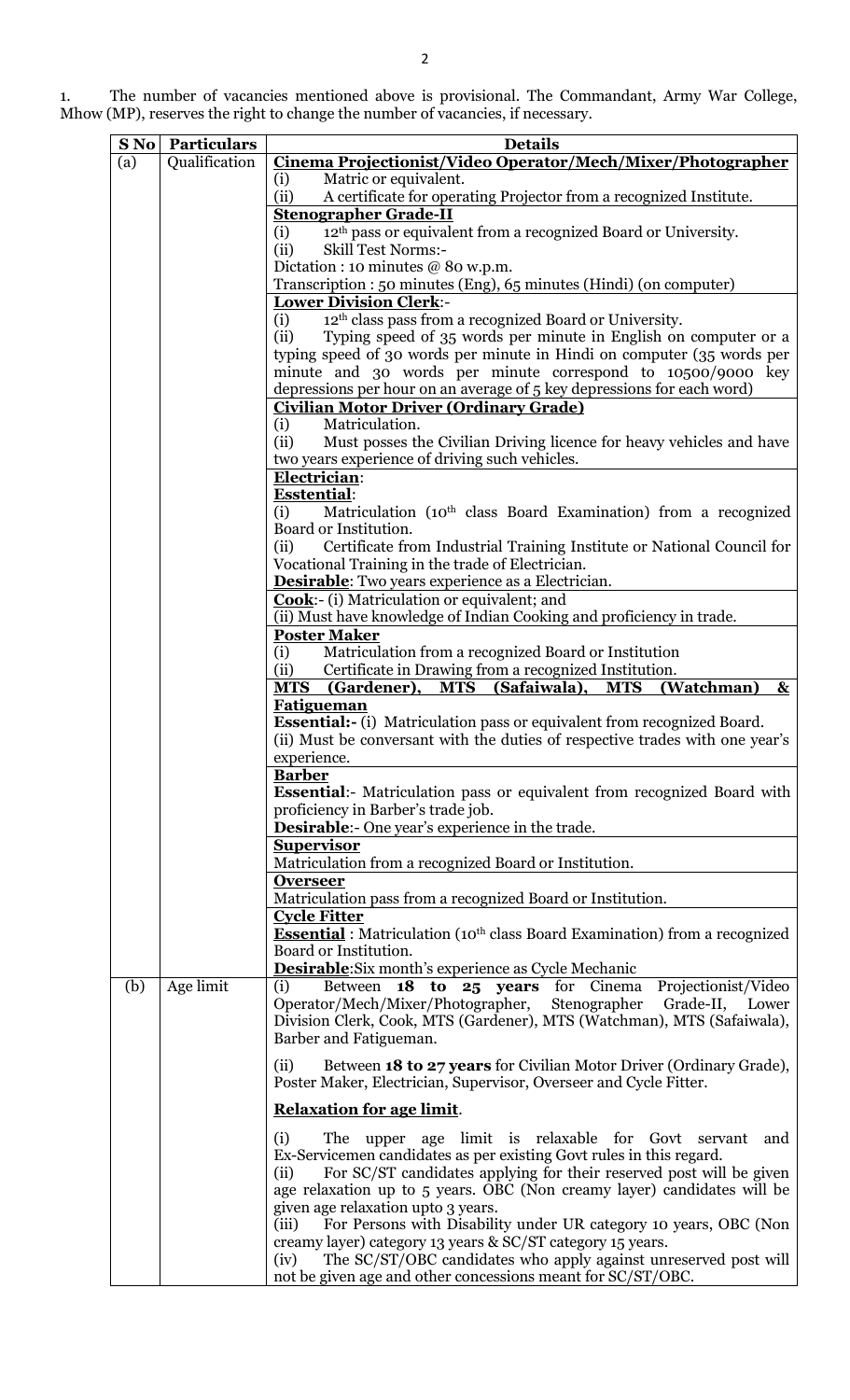| (c) | Fees         | Crossed Indian Postal Order (IPO) or Demand Draft worth Rs.50/- (Rupees          |  |  |  |  |  |  |  |  |
|-----|--------------|----------------------------------------------------------------------------------|--|--|--|--|--|--|--|--|
|     |              | Fifty only) in favour of the <b>Commandant</b> , Army War College, Mhow.         |  |  |  |  |  |  |  |  |
|     |              | The Postal Order/Demand Draft should be issued on or after the date of           |  |  |  |  |  |  |  |  |
|     |              | publication of the advertisement. The application fee is non-refundable.         |  |  |  |  |  |  |  |  |
|     |              | Candidates belonging to SC/ST, if they are applying for reserved category are    |  |  |  |  |  |  |  |  |
|     |              | exempted from application fee and Persons with disability and Ex-Serviceman      |  |  |  |  |  |  |  |  |
|     |              | are also exempted from application fee.                                          |  |  |  |  |  |  |  |  |
| (d) | Photographs  | One recent passport size photograph (not more than three months old) is to       |  |  |  |  |  |  |  |  |
|     |              | be pasted on the space earmarked in the application format. Besides, two         |  |  |  |  |  |  |  |  |
|     |              | additional photographs duly self-attested (on front side) are to be enclosed     |  |  |  |  |  |  |  |  |
|     |              | separately with the application.                                                 |  |  |  |  |  |  |  |  |
| (e) | Crucial date | The crucial date for determining the age limit shall be the last date of receipt |  |  |  |  |  |  |  |  |
|     |              | of application.                                                                  |  |  |  |  |  |  |  |  |
| (f) | Closing date | The closing date will be $45$ days from the date of publication of the           |  |  |  |  |  |  |  |  |
|     |              | advertisement in Employment News/ Rozgar Samachar/ Local daily                   |  |  |  |  |  |  |  |  |
|     |              | Newspapers. In respect of North East region i.e. Assam, Meghalaya,               |  |  |  |  |  |  |  |  |
|     |              | Arunachal Pradesh, Mizoram, Manipur, Nagaland, Tripura, Sikkim, Ladakh           |  |  |  |  |  |  |  |  |
|     |              | Division of Jammu and Kashmir State, Lahual and Spiti District of Pangi Sub-     |  |  |  |  |  |  |  |  |
|     |              | division of Chamba District of Himachal Pradesh, Andaman and Nicobar             |  |  |  |  |  |  |  |  |
|     |              | Islands and Lakshadweep will be 52 days.                                         |  |  |  |  |  |  |  |  |

2. **Scheme of Examination**. The selection will be made strictly on the basis of merit. The selection process will comprise of written test and skill/physical/ practical/typing test wherever necessary. The selection to all Group "C" and erstwhile Group "D" posts will be made solely based on marks obtained by the applicants in the written test only subject to qualifying in the skill/physical/ practical/typing test, as may be the case.

| Paper     | Subject                                                              | No of<br>Questions | Marks | Duration of<br>Examination |
|-----------|----------------------------------------------------------------------|--------------------|-------|----------------------------|
| Paper-I   | General Intelligence & Reasoning<br>(Objective Multiple Choice Type) | 25                 | 25    |                            |
| Paper-II  | <b>General Awareness</b><br>(Objective Multiple Choice Type)         | 50                 | 50    | 2 Hours                    |
| Paper-III | <b>General English</b><br>(Objective Multiple Choice Type)           | 50                 | 50    |                            |
| Paper-IV  | <b>Numerical Aptitude</b><br>(Objective Multiple Choice Type)        | 25                 | 25    |                            |

The question papers of Written Test will be bilingual i.e. English & Hindi. However, the questions on the portion of English Language subject will be in English only.

# 3. **Syllabus for Examination**.

(a) **General Intelligence & Reasoning**. The questions will be of 10th standard and would include questions of non-verbal type. The test may include questions on analogies, similarities and differences, space visualization, problem solving, analysis, judgment, decision making visual memory, discrimination, observation, relationship concepts, figure classification, arithmetical number series, non-verbal series. The test will also include questions designed to test the candidate's abilities to deal with abstract ideas and symbols and their relationship arithmetical-computation and other analytical functions.

(b) **General Awareness**. The questions will be of 10th standard. The questions will be designed to test the ability of candidate's general awareness of the environment around him/her and its application to society. Questions will also be designed to test knowledge of current events and of such matters of everyday observation and experience in their scientific aspects as may be expected of 10<sup>th</sup> standard educated person. The test will also include questions relating to India and its neighboring countries especially pertaining to Sports, History, Culture, Geography, Economic Scene, General Polity including Indian Constitution, and Scientific Research etc. These questions will be such that, they do not require a special study of any discipline.

(c) **English Language**. The questions will be of 10th standard. Candidates understanding the basics of English Language, its vocabulary, grammar, sentence structure, synonyms, antonyms and its correct usage etc. his/her writing ability would be tested.

**Numerical Aptitude**. This paper will include questions on problems relating to Number Systems, Computation of Whole Numbers, Decimals and Fractions and relationship between Numbers, Fundamental Arithmetical Operations, Percentages, Ratio and Proportion, Averages, Interest, Profit & loss, Discount, use of Table and Graphs, Mensuration, Time and Distance, Ratio and time, Time and Work etc.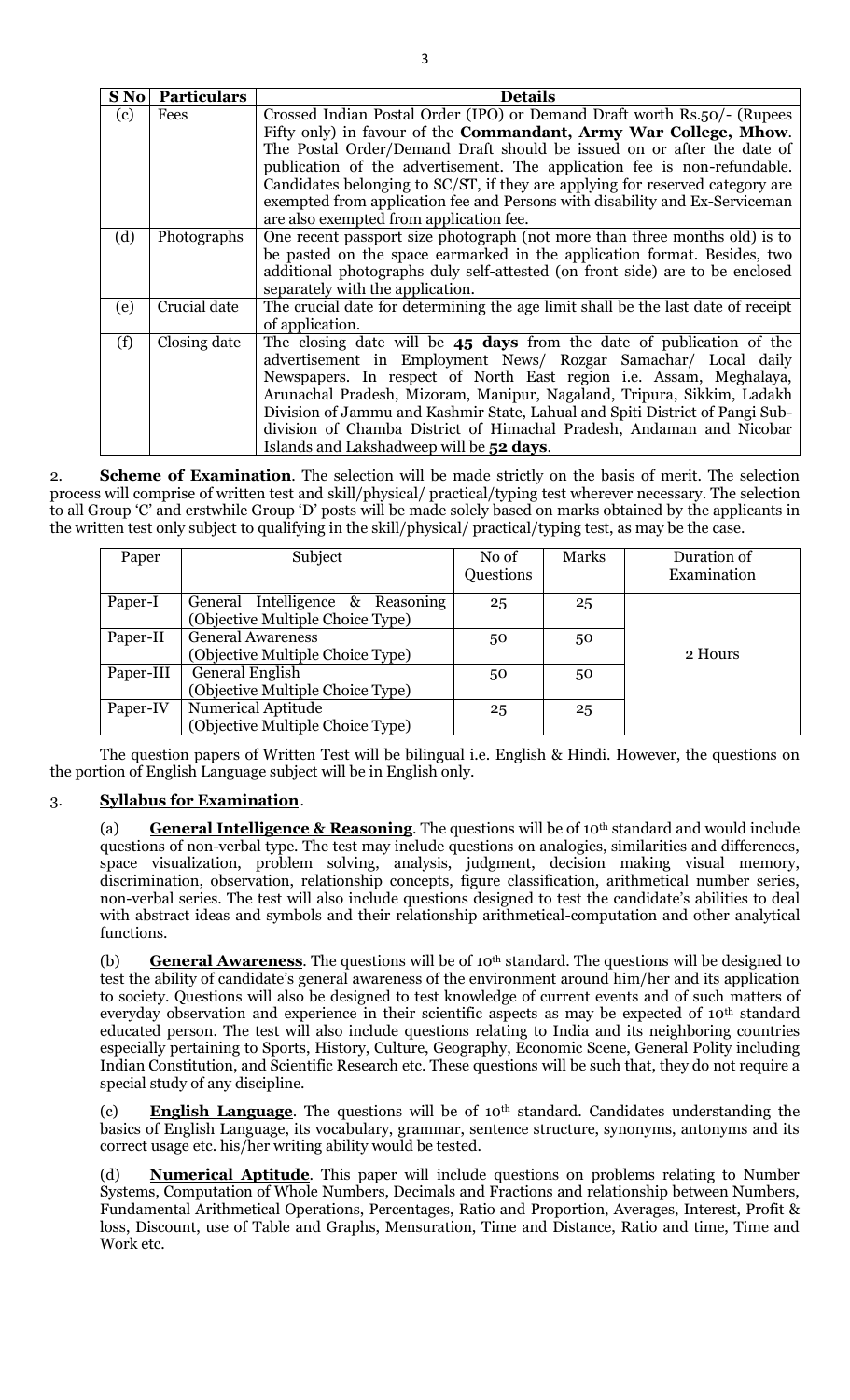# 4. **Important Instructions to the Candidates/Applicants**.

(a) Dates of examinations will be intimated to the eligible candidates later on.

(b) Candidates appearing for written test and skill test will travel on their own expenses. However, SC/ST candidates (if they are applying for reserved category) will be paid travelling allowance of second class (II Class) railway/ bus fare, chargeable by the shortest route from Railway Station/Bus Stand nearest to their normal place of residence or from which they actually perform the journey, whichever is nearer to the place of written/skill test and back to the same station, provided that the fare of the first 30 Kms in both cases (rail and road), is borne by the candidates and the reimbursement is restricted to the fare in respect of the balance of distance exceeding 30 Kms both ways on production of journey details as well as railway receipt/bus fare tickets. No extra charges, if any, incurred for reserving seat/sleeping berth in the train will, however, be reimbursed to the candidates. Bank details for Electronic Fund Transfer (ECS) is required to be submitted for payment of travel expenses in the format given below as **Appendix-I**.

(c) Candidates belonging to Economically Weaker Section (EWS) category are required to submit an Income & Asset Certificate issued by Competent Authority prescribed under Point No 5 of the Department of Personnel & Training's O.M. No. 36039/1/2019-Estt (Res) dated 31.01.2019, in the format given below as **Appendix-II**.

(d) Persons working in Central/State Govt. /PSU must apply through proper channel along with the certificate from their establishment that no disciplinary action is contemplated/pending against them and that they have no objection in releasing them in case of selection. **NOC** covering above aspects must be issued on or after the date of publication of the advertisement.

(e) New entrants to Govt. Service, entering on or after 01 January 2004 are governed by the New Defined Contribution Pension System (known as New Pension Scheme).

(f) The Commandant, Army War College shall not be responsible for any postal delay or failure.

(g) The Commandant, Army War College reserves the right to change the number of vacancies, if necessary.

(h) If the number of applications received in response to the advertisement is large and it will not be convenient or possible to arrange the examination for all the candidates, the Commandant reserves the right to restrict the number of candidates to a reasonable limit on the basis of either percentage of marks obtained in the prescribed minimum essential qualification or desirable qualifications or qualifications higher than the minimum prescribed in the advertisement or experience. Therefore, the candidates should mention all the qualifications over and above the minimum qualification and should attach self-attested copies of the certificates in support thereof.

(j) The candidates must clearly superscribe **"Application for the post of \_\_\_\_\_\_\_\_\_\_\_\_\_"** on the top of the envelope in Capital letters. The reserved category candidate including Ex-servicemen and Persons with Disability should also write their category on the left hand corner of the envelope.

(k) Ex-servicemen certificate should have been issued by the Competent Authority. A self attested copy of Discharge Certificate should also be enclosed.

(l) The Ex-Servicemen candidate applying for the posts under ex-servicemen category should also have to give an Undertaking in the format given below as **Appendix-III**.

(m) Candidates applying against a reserved post must enclose supportive documents viz caste certificate, disability certificate, non-creamy layer certificate in case of OBC etc. in support of their claim of belonging to the reserved category. Only self-attested copies of certificates in support of Educational Qualification/Technical Qualification, Experience, Caste, Date of Birth, Person with Disability and Ex-servicemen are to be enclosed with the application.

(n) **Reasons for rejection/cancellation of application**. Incomplete or unsigned application and without Left/Right Hand Thumb Impression or applications not accompanied by self-attested copies of certificates or application received at Army War College, Mhow after the last date of receipt of application or without two additional photographs duly self-attested will be summarily rejected and no correspondence in this regard will be entertained.

(o) The application can be filled by the candidates either in English or Hindi.

(p) The OBC candidates applying for the above posts should also have to give an Undertaking in the format given below as **Appendix –IV**.

(q) Soldiers of Army/Navy/Air Force, who are in service and applying for above posts must enclose "No Objection Certificate" (NOC) issued by their Record Office duly sanctioned by Officer-in-Charge Records.

(r) The SC/ST and OBC candidates who apply against unreserved post will not be given age and other concessions meant for SC/ST and OBC.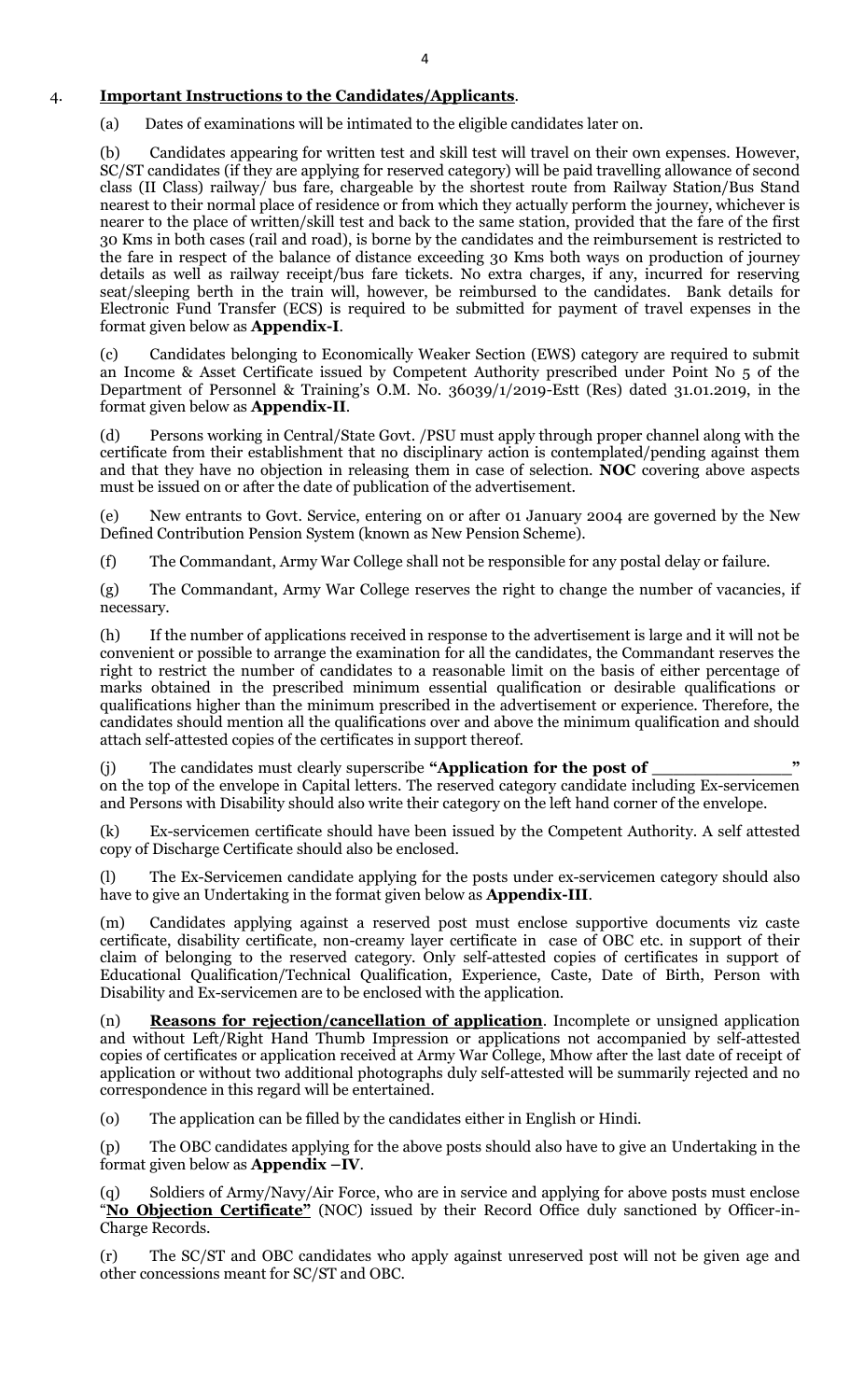(s) Interview for the above mentioned posts will not be conducted; Skill/Physical/Practical/Typing test will be conducted later for those candidates who qualify in the Written Examination. The final selection will be made solely based on marks obtained by the candidate in the Written Examination only subject to qualifying in the Skill/ Physical/Practical/Typing tests, as may be the case. If the candidates applying for Lower Division Clerk & Stenographer Grade-II do not indicate medium of typing test at the relevant place in the Application Form, the College will consider English as the medium of typing test for such candidates and the candidates will not be allowed to change the medium at a subsequent stage.

(t) All India service liability will be applicable for candidates who are applying for above posts.

(u) Merely fulfilling the basic selection criteria does not automatically entitle a person to be called for the test

(v) Centre for written examination will be in Mhow (MP) only.

(w) **Proof of age**. The date of Birth as recorded in the Matriculation/Secondary School Examination Certificate will be accepted by Army War College for determining the age and no subsequent request for change will be considered.

(x) **Documents to be attached with the application**. Applicants must submit self-attested legible copies of all Certificates/Documents, alongwith their Applications and proof in support of their information given in their Application Forms about their Educational Qualification and Experience like Percentage of Marks obtained (Marks Obtained/Max marks x 100) or for CGPA (CGPA x  $9.5\%$ ) or for grading A =  $90-100\%$  (minimum % will be counted), proof of caste/category grading A = 90-100% (minimum % will be counted), proof of caste/category [SC/ST/OBC/PH(PWD)/ESM/EWS] from the competent Authorities, otherwise their candidature is liable to be rejected summarily or at any stage of the recruitment process.

#### **Caution to all Applicants**

Some unscrupulous elements may approach you with the assurance of procuring appointment for you in the Army War College, Mhow through illegal gratification. You must not fall prey to such false assurance or exploitation and must not entertain or encourage such elements in any way. It is emphasized and reassured that the selection test and exercise will be done on merit only in a transparent manner.

**Commandant, Army War College**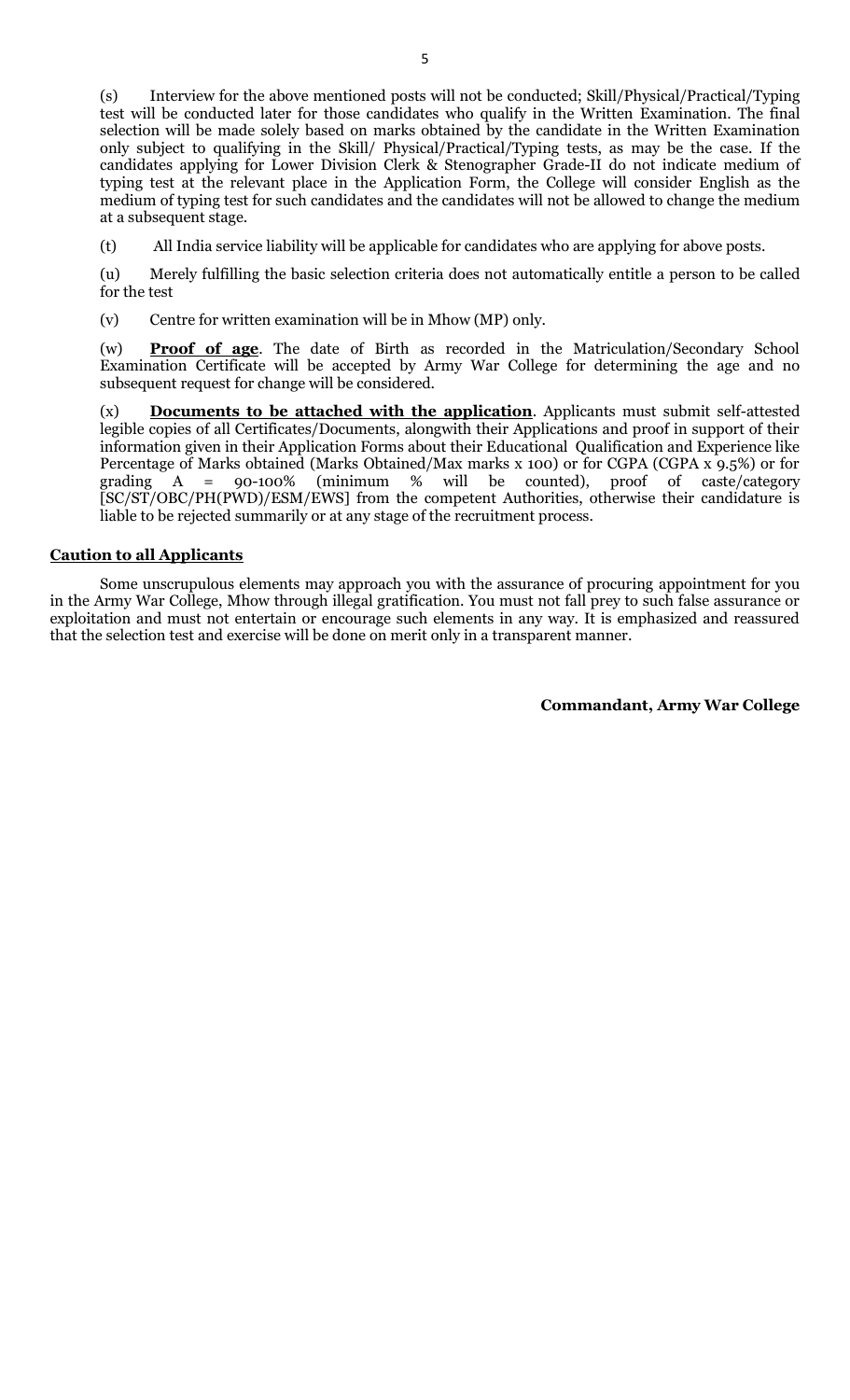#### **PROFORMA OF APPLICATION**

Application for the post of……………………………………………………………………….… (If applying for Stenographer Grade-II and Lower Division Clerk indicate medium of Typing test (English/Hindi)………………

Ref: Newspaper ………………………. Advertisement No**……………………**Dated………….

To,

The Commandant Army War College Mhow (MP)

Recent Passport size photo duly self-attested

1. Full Name (in Block Letters): …………………………………………..…………...……… (As written in SSC Certificate)

2. Father"s /Husband"s Name (in Block Letters): ………………………..………..…………

3. Date of Birth (as per 10<sup>th</sup> Class Marksheet): …………………………………………………………………………………

4. Age as on last date of receipt of application: ……....Years………..Months…...........Days

5. Write category to which you belong (SC/ST/OBC/EWS): …………………. (enclose certificate on prescribed format)

6. Whether Ex-servicemen, if yes give details i.e. length of service along with self attested copy of service discharge certificate …………………………………………………………………

7. Whether Person with Disability (also indicate the type of disability)……….…...………

- 8. Nationality: …………………………………………………………………………….……….…
- 9. Religion: …………………………………………………………………………………..……....

10. Address and Pin Code in full for communication with nearest Railway Station ………….

11. Details of Academic/Technical & Professional Qualifications:

| Name of Year of Name<br><b>Passed</b> | the Exam Passing Recognized<br>University/Board of<br><b>Examination</b> | of   % of marks   Division<br>obtained | <b>Remarks</b> |
|---------------------------------------|--------------------------------------------------------------------------|----------------------------------------|----------------|
|                                       |                                                                          |                                        |                |
|                                       |                                                                          |                                        |                |

(Attested copies of certificate in support of above are to be enclosed)

12. Experience/if any (please attach certificate): ………………………………..………….…….

13. Whether Govt. Servant. If yes, give details of post held,

Pay Scale/Level and date of entry in Govt Service……………………………………...….……… -------------------------------------------------------------------------------------------------------------------------

#### **DECLARATION**

I hereby declare that all the statements made in this application are true, complete and correct to the best of my knowledge and belief. In the event of any information being found false/incorrect or ineligibility being detected before or after the written test/skill test my candidature will stand automatically cancelled.

> Full signature of the candidate: Name:

#### **Enclosures**: -

(i) Two Self-Attested Photographs (Name & father"s name on the back side of photo).

(ii) One self-addressed registered envelope duly affixed with appropriate postal stamps.

(iii) Postal Order/DD No………………& Date …………for Rs.50/-.

(iv) Self-Attested copies of certificates ( ) sheets.

Left hand thumb impression of male candidate and (Right hand thumb impression in case of female candidate)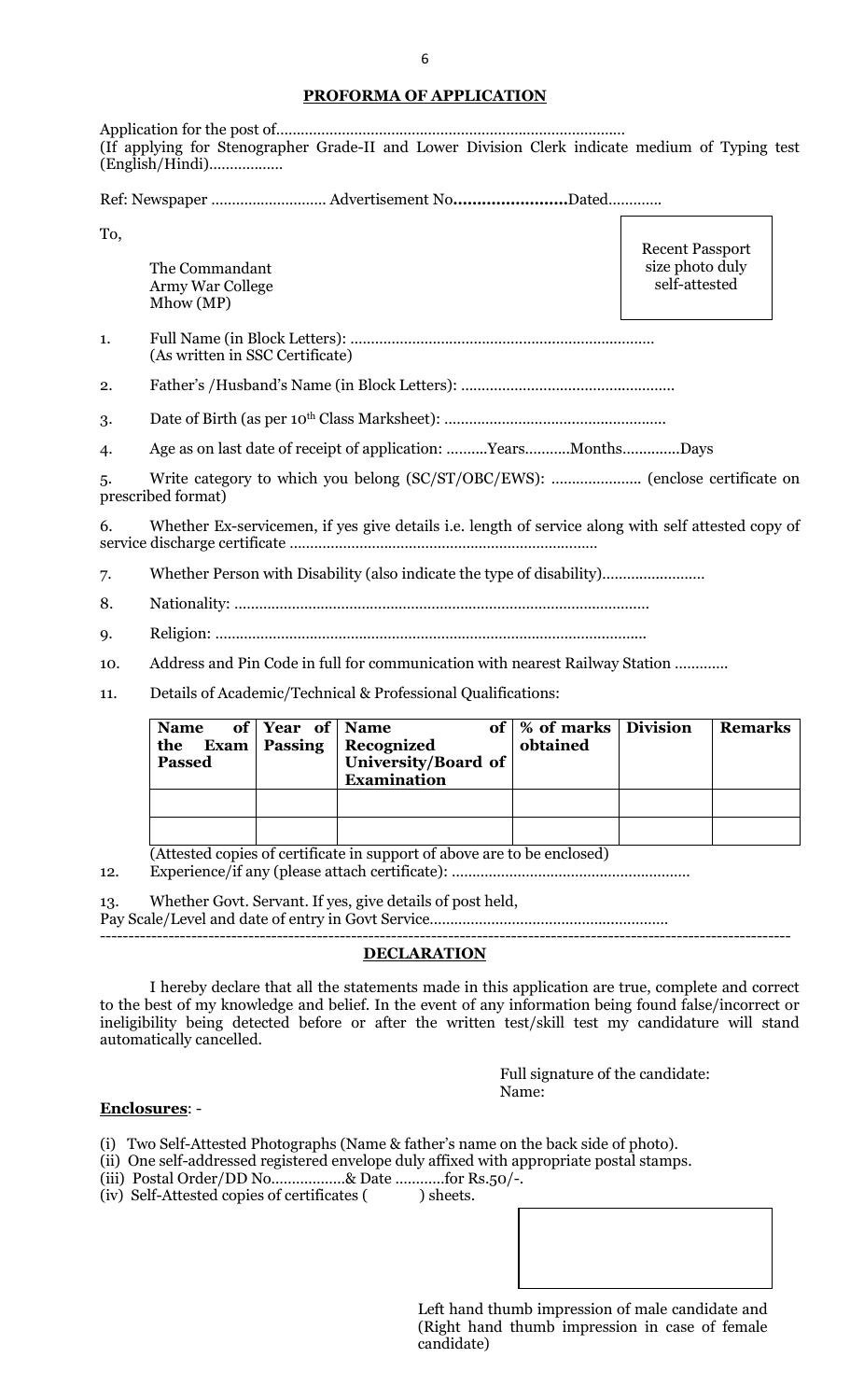#### **BANK DETAILS OF SC/ST CANDIDATE FOR ELECTRONIC FUND TRANSFER (ECS)**

\* Name of Account Holder \_\_\_\_\_\_\_\_\_\_\_\_\_\_\_\_\_\_\_\_\_\_\_\_\_\_\_\_\_\_\_\_\_\_\_\_\_\_\_\_\_\_\_\_\_\_\_\_ (in CAPITAL LETTERS as appeared in Cheque/passbook)

\* Name of the Bank and Branch with branch address\_\_\_\_\_\_\_\_\_\_\_\_\_\_\_\_\_\_\_\_\_\_\_\_\_\_\_\_

| <b>Bank Account No</b> | <b>Type of Account</b> | 11 Digit IFS Code |
|------------------------|------------------------|-------------------|
|                        | Savings/Current        |                   |

 $\_$  , and the set of the set of the set of the set of the set of the set of the set of the set of the set of the set of the set of the set of the set of the set of the set of the set of the set of the set of the set of th

**Note** : Please attach a cancelled Cheque or self attested photocopy of Cheque/Bank Passbook showing details of Account No with IFS Code, Name of Bank & Address.

| Place: | (Signature of Candidate) |
|--------|--------------------------|
| Date:  | Name of Candidate –      |

**Appendix-II**

Date \_\_\_\_\_\_\_

### **Government of ……………………… (Name & Address of the authority issuing the certificate)**

## **INCOME & ASSET CERTIFICATE TO BE PRODUCED BY ECONOMICALLY WEAKER SECTIONS**

## **VALID FOR THE YEAR \_\_\_\_\_\_\_\_\_**

| 1. |                          |          |  |  |                                                                                             |  |  |                                                                                                         |  |
|----|--------------------------|----------|--|--|---------------------------------------------------------------------------------------------|--|--|---------------------------------------------------------------------------------------------------------|--|
|    |                          |          |  |  |                                                                                             |  |  |                                                                                                         |  |
|    |                          |          |  |  |                                                                                             |  |  | Pin Code ____________ whose photograph is attested below belongs to                                     |  |
|    |                          |          |  |  |                                                                                             |  |  | Economically Weaker Sections, since the gross annual income* of his/her "family"** is below Rs. 8 lakh  |  |
|    |                          |          |  |  |                                                                                             |  |  | (Rupees Eight Lakh only) for the financial year ________. His/her family does not own or possess any of |  |
|    | the following assets***: |          |  |  |                                                                                             |  |  |                                                                                                         |  |
|    | I.                       |          |  |  | 5 acres of agricultural land and above;                                                     |  |  |                                                                                                         |  |
|    | II.                      |          |  |  | Residential flat of 1000 sq. ft. and above;                                                 |  |  |                                                                                                         |  |
|    | III.                     |          |  |  |                                                                                             |  |  |                                                                                                         |  |
|    |                          |          |  |  | Residential plot of 100 sq. yards and above in notified municipalities;                     |  |  |                                                                                                         |  |
|    | IV.                      |          |  |  |                                                                                             |  |  | Residential plot of 200 sq. yards and above in areas other than the notified municipalities.            |  |
| 2. |                          |          |  |  |                                                                                             |  |  | Shri/Smt/Kumari ___________________ belongs to the ____________ caste which is not                      |  |
|    |                          |          |  |  | recognized as a Scheduled Caste, Scheduled Tribe and Other Backward Classes (Central List). |  |  |                                                                                                         |  |
|    |                          |          |  |  |                                                                                             |  |  |                                                                                                         |  |
|    |                          |          |  |  |                                                                                             |  |  |                                                                                                         |  |
|    |                          |          |  |  | Signature with seal of Office                                                               |  |  |                                                                                                         |  |
|    |                          |          |  |  |                                                                                             |  |  |                                                                                                         |  |
|    |                          |          |  |  |                                                                                             |  |  |                                                                                                         |  |
|    | Recent Passport          |          |  |  |                                                                                             |  |  |                                                                                                         |  |
|    | size                     | attested |  |  |                                                                                             |  |  |                                                                                                         |  |
|    | photograph of            |          |  |  |                                                                                             |  |  |                                                                                                         |  |
|    | the applicant            |          |  |  |                                                                                             |  |  |                                                                                                         |  |

\* Note1: Income covered all sources i.e. salary, agriculture, business, profession etc.

\*\*Note2: The term "Family" for this purpose include the person, who seeks benefit of reservation, his/her parents and siblings below the age of 18 years as also his/her spouse and children below the age of 18 years.

\*\*\*Note3: The property held by a "Family" in different locations or different places/cities have been clubbed while applying the land or property holding test to determine EWS status.